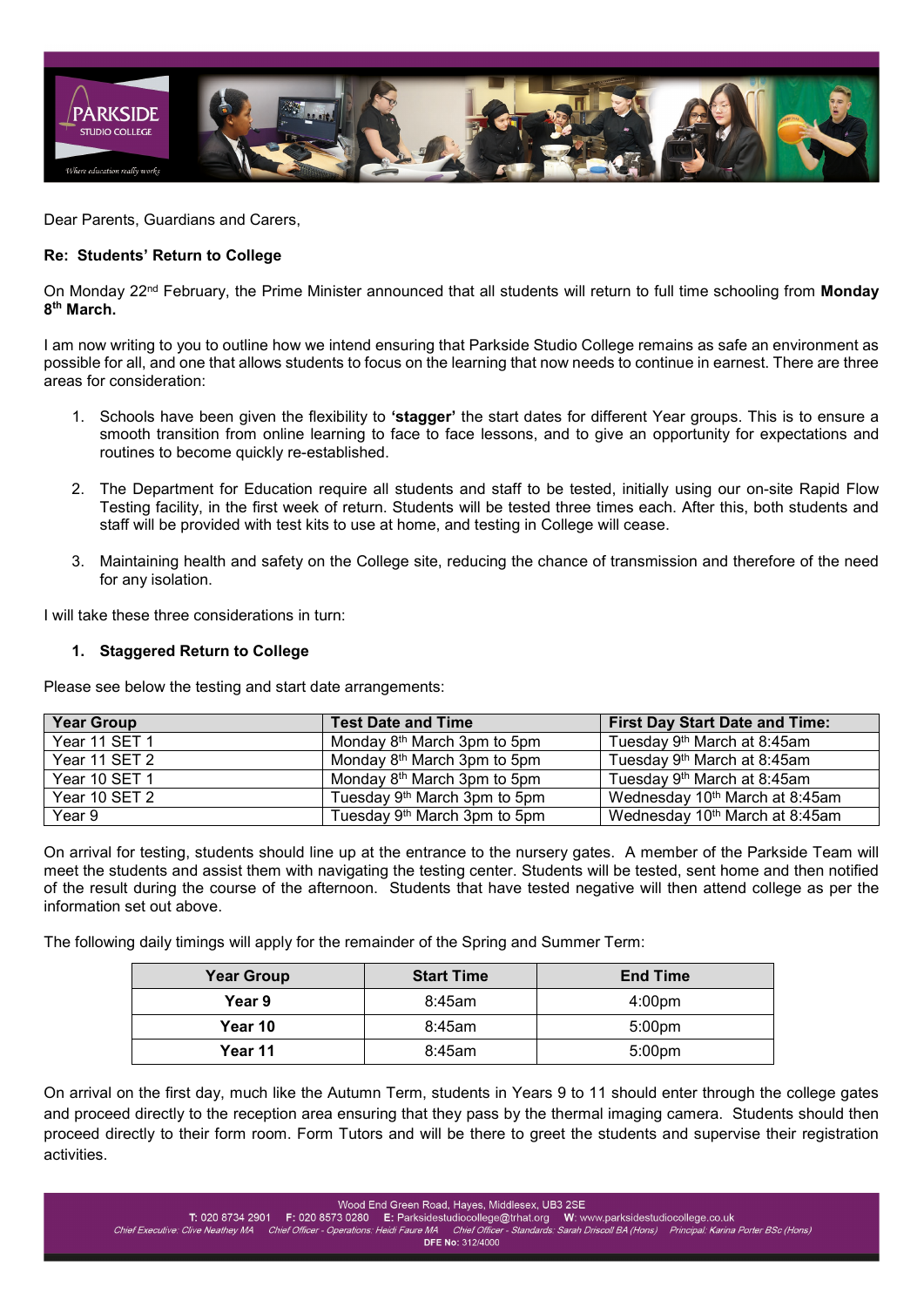

Years 12 and 13 should pass through the main Rosedale Reception, remembering to sanitise their hands and sign in before proceeding to the Post 16 Centre for morning registration.

The DfE's guidance states that school attendance will be mandatory for all students from March 8th. The usual rules on attendance will apply, including your legal duty to secure your child's attendance at College. The ability to issue sanctions such as fines will also be reinstated, and we will be responsible for recording attendance, following up absence and reporting children missing their education to the local authority.

With the safety of all staff and students of paramount importance to us, the College is committed to implementing procedures that result in as secure an environment as possible. It is imperative that we all work together as a College community to adhere to the guidelines and encourage our young people to follow precisely the procedures devised to keep them – and their families – safe.

# **2. Rapid Flow Testing**

The Department for Education requires all students to be tested on-site three times during the first two weeks of College. Thereafter, students will be provided with kits for home testing. Testing for students is strongly encouraged, but not compulsory. Any objections to testing should be submitted in writing via the College emai[l Parksidestudiocollege@trhat.org,](file://ROS-FILE01/StaffHome$/KPorter/Desktop/Parksidestudiocollege@trhat.org) unless this has already been received. **Students that object to being tested are expected attend college and are to follow the start date and time set out above.**

The College Rapid Flow Testing Site has been in operation since January and is secure, safe and efficient. Students will register for the tests at College on arrival. The Test Team will use the contact details on the College system to register tests, so it is important that the details we hold for families are correct – especially the mobile phone number. The tests themselves involve a nasal swab, with results arriving to the registered mobile phone by text within 30 minutes. Any students that test positive will be isolated and then sent home, where they will need to isolate for 10 days.

After their first test, students are required to be tested twice more during their first two weeks in College.

## **3. Managing the College Site**

## **Masks**

Acting on current scientific advice, the government has decided that the wearing of masks will be **compulsory** for students in all lessons, at least until the end of this term. Therefore, every student should come to College wearing a mask, which is to be worn at all times except outside at break and lunch. This does not apply in situations where wearing a face covering would impact on the ability to take part in exercise or strenuous activity, for example in PE lessons. There are also exemptions for those who rely on visual signals for communication, or communicate with or provide support to such individuals.

We strongly suggest that parents, carers and guardians supply their children with at least three masks to carry with them at all times, in case of loss. We recommend the washable cloth masks as opposed to the blue disposable types. The College will **not** be providing spare masks for students that arrive without them.

## **How the College day will operate?**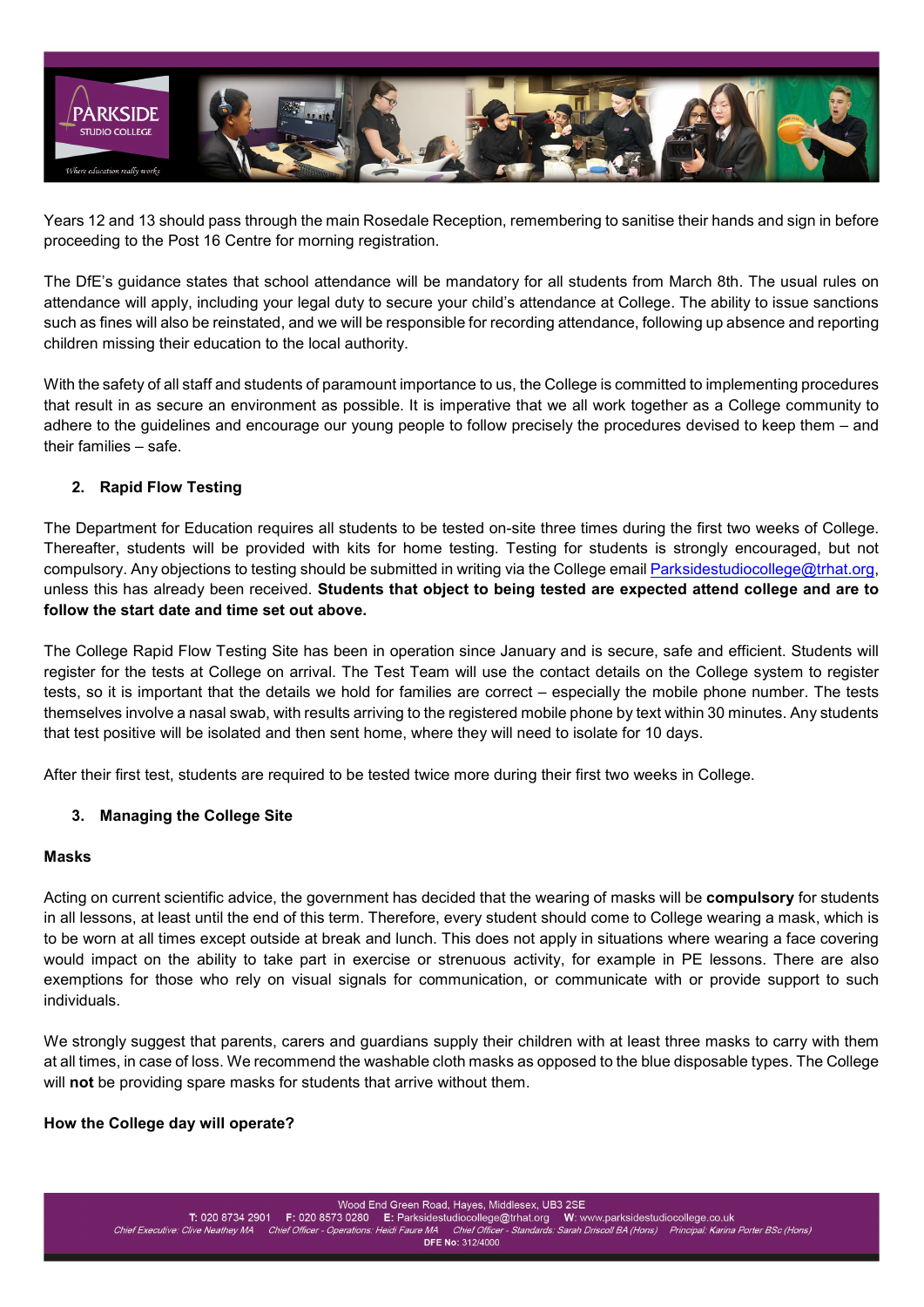

Students will continue be taught in tutor/year groups 'bubbles' for the foreseeable future, with each year group then operating as a 'social bubble' for break and lunch.

The College timetable will largely run as it would have under normal circumstances, except that teachers will move to students rather than the other way around where possible. This strategy aims to limit the amount of movement through corridors during the day.

Every classroom learning bubble will have a hand sanitizer station which staff and students will use on entering and leaving the room. The classrooms will be deep cleaned at the end of every day.

Assemblies and other such group events will continue to take place virtually, until it is deemed safe to remove these restrictions.

### **Arrival and departure**

The College entrance – and the Post 16 Centre – is equipped with a temperature scanner that detects anomalies and alerts staff. Students with high temperatures (over 37.8 degrees) will be isolated and a pick-up requested.

At the end of the day the various year groups will leave at the allotted time and following the same route as in the morning.

Please can all parents, guardians and carers be reminded of safe drop off and collection of children on the pavement and road. Last term, the council had to intervene and request Traffic Attendants to monitor the road, as cars were parking on pavements and turning in the road. Not only did this create congestion, but it also posed a safety issue for pedestrians. Please can you drop off and collect your child at the correct time and move away from the site as soon as you are able to. Parents and vehicles will not be allowed through the main gates.

#### **Moving around the site**

For the most part students will remain in their learning bubble. However, they may need to move to go to a specialist subject or to go to break or lunch. The College has devised a one-way system for each building which will be marked out clearly with floor decals. It is imperative that students understand that they MUST follow this system for their safety and that of all members of the College community.

The college has stations set up to support hand sanitization all around the site. However, we cannot stress the importance of carrying and using personal hand sanitisers enough, especially for use en-route to and from the college. We request that student's watch how they sneeze and cough (CATCH IT – BIN IT – KILL IT); wash hands and uniform regularly; and walk at a safe distance from staff and students, avoiding unnecessary touching of surfaces and their peers. A collective effort will ensure we all remain safe.

#### **Break and lunch times**

Each year group will be segregated as a 'social bubble'. Students must not congregate or associate with students from other social bubbles, even if they are siblings. The segregated areas will be explained to the students on their first day back.

The canteen will be open and providing food using our new contactless payment system. If you have not yet received details of this, please let your child's tutor know. However, we request students who are not free school meals to bring a packed lunch where possible to reduce the need for queuing.